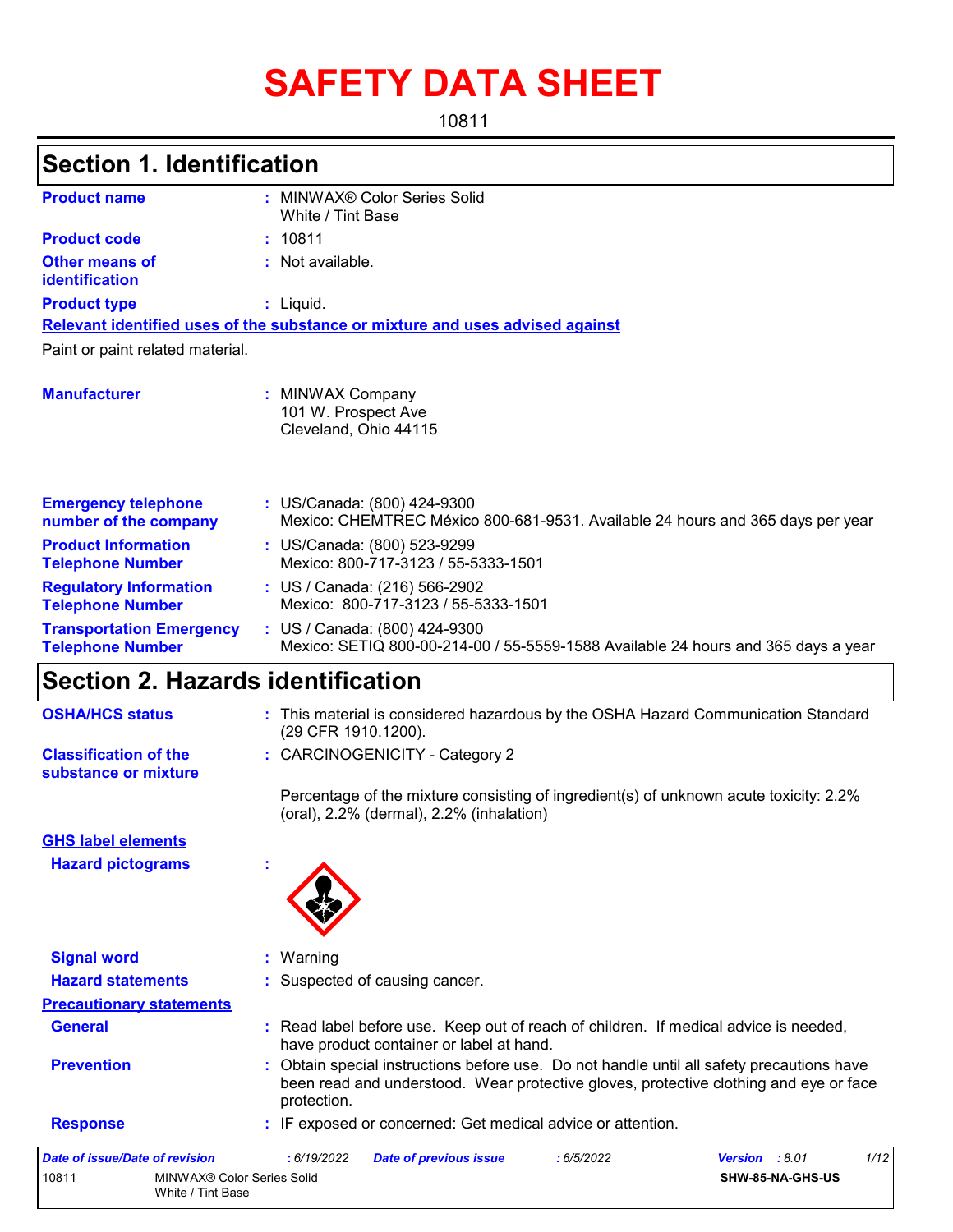# **Section 2. Hazards identification**

| <b>Storage</b>                             | : Store locked up.                                                                                                                              |
|--------------------------------------------|-------------------------------------------------------------------------------------------------------------------------------------------------|
| <b>Disposal</b>                            | : Dispose of contents and container in accordance with all local, regional, national and<br>international regulations.                          |
| <b>Supplemental label</b><br>elements      | WARNING: This product contains chemicals known to the State of California to cause<br>cancer and birth defects or other reproductive harm.      |
|                                            | Please refer to the SDS for additional information. Keep out of reach of children. Do not<br>transfer contents to other containers for storage. |
| <b>Hazards not otherwise</b><br>classified | : None known.                                                                                                                                   |

# **Section 3. Composition/information on ingredients**

| Substance/mixture     | : Mixture        |
|-----------------------|------------------|
| <b>Other means of</b> | : Not available. |
| <i>identification</i> |                  |

#### **CAS number/other identifiers**

| <b>Ingredient name</b>               | % by weight         | <b>CAS number</b>     |
|--------------------------------------|---------------------|-----------------------|
| Titanium Dioxide<br>Propylene Glycol | 1≥10 - ≤25<br>$≤10$ | 13463-67-7<br>57-55-6 |
| Nonylphenoxypoly(ethoxy)ethanol      | l≤3                 | 9016-45-9             |

Any concentration shown as a range is to protect confidentiality or is due to batch variation.

**There are no additional ingredients present which, within the current knowledge of the supplier and in the concentrations applicable, are classified and hence require reporting in this section.**

**Occupational exposure limits, if available, are listed in Section 8.**

### **Section 4. First aid measures**

| <b>Eye contact</b>  | : Immediately flush eyes with plenty of water, occasionally lifting the upper and lower<br>eyelids. Check for and remove any contact lenses. Continue to rinse for at least 10<br>minutes. Get medical attention.                                                                                                                                                                                                                                                                                                                                                                                                                                                                 |
|---------------------|-----------------------------------------------------------------------------------------------------------------------------------------------------------------------------------------------------------------------------------------------------------------------------------------------------------------------------------------------------------------------------------------------------------------------------------------------------------------------------------------------------------------------------------------------------------------------------------------------------------------------------------------------------------------------------------|
| <b>Inhalation</b>   | : Remove victim to fresh air and keep at rest in a position comfortable for breathing. If<br>not breathing, if breathing is irregular or if respiratory arrest occurs, provide artificial<br>respiration or oxygen by trained personnel. It may be dangerous to the person providing<br>aid to give mouth-to-mouth resuscitation. Get medical attention. If unconscious, place<br>in recovery position and get medical attention immediately. Maintain an open airway.<br>Loosen tight clothing such as a collar, tie, belt or waistband.                                                                                                                                         |
| <b>Skin contact</b> | : Flush contaminated skin with plenty of water. Remove contaminated clothing and<br>shoes. Continue to rinse for at least 10 minutes. Get medical attention. Wash clothing<br>before reuse. Clean shoes thoroughly before reuse.                                                                                                                                                                                                                                                                                                                                                                                                                                                  |
| <b>Ingestion</b>    | : Wash out mouth with water. Remove dentures if any. If material has been swallowed<br>and the exposed person is conscious, give small quantities of water to drink. Stop if the<br>exposed person feels sick as vomiting may be dangerous. Do not induce vomiting<br>unless directed to do so by medical personnel. If vomiting occurs, the head should be<br>kept low so that vomit does not enter the lungs. Get medical attention. Never give<br>anything by mouth to an unconscious person. If unconscious, place in recovery position<br>and get medical attention immediately. Maintain an open airway. Loosen tight clothing<br>such as a collar, tie, belt or waistband. |

#### **Most important symptoms/effects, acute and delayed**

White / Tint Base

#### **Eye contact :** No known significant effects or critical hazards. **Potential acute health effects** *Date of issue/Date of revision* **:** *6/19/2022 Date of previous issue : 6/5/2022 Version : 8.01 2/12* 10811 MINWAX® Color Series Solid **SHW-85-NA-GHS-US**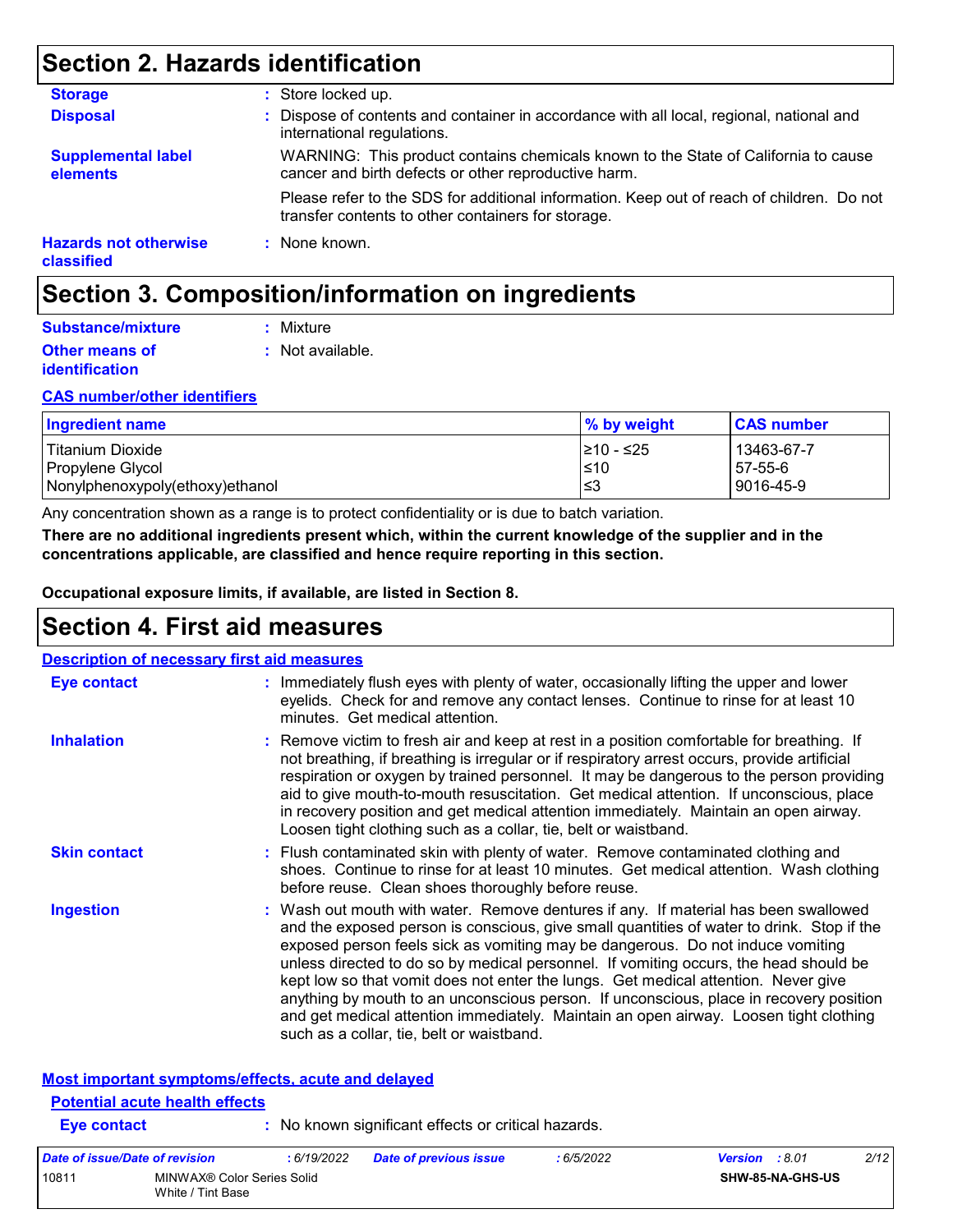# **Section 4. First aid measures**

| <b>Inhalation</b>                   | : No known significant effects or critical hazards.                                                                                                                           |
|-------------------------------------|-------------------------------------------------------------------------------------------------------------------------------------------------------------------------------|
| <b>Skin contact</b>                 | : No known significant effects or critical hazards.                                                                                                                           |
| <b>Ingestion</b>                    | : No known significant effects or critical hazards.                                                                                                                           |
| <b>Over-exposure signs/symptoms</b> |                                                                                                                                                                               |
| <b>Eye contact</b>                  | $:$ No specific data.                                                                                                                                                         |
| <b>Inhalation</b>                   | : No specific data.                                                                                                                                                           |
| <b>Skin contact</b>                 | : No specific data.                                                                                                                                                           |
| <b>Ingestion</b>                    | $\therefore$ No specific data.                                                                                                                                                |
|                                     |                                                                                                                                                                               |
|                                     | <u>Indication of immediate medical attention and special treatment needed, if necessary</u>                                                                                   |
| <b>Notes to physician</b>           | : Treat symptomatically. Contact poison treatment specialist immediately if large<br>quantities have been ingested or inhaled.                                                |
| <b>Specific treatments</b>          | : No specific treatment.                                                                                                                                                      |
| <b>Protection of first-aiders</b>   | : No action shall be taken involving any personal risk or without suitable training. It may<br>be dangerous to the person providing aid to give mouth-to-mouth resuscitation. |
|                                     |                                                                                                                                                                               |

#### **See toxicological information (Section 11)**

# **Section 5. Fire-fighting measures**

| <b>Extinguishing media</b>                               |                                                                                                                                                                                                     |
|----------------------------------------------------------|-----------------------------------------------------------------------------------------------------------------------------------------------------------------------------------------------------|
| <b>Suitable extinguishing</b><br>media                   | : Use an extinguishing agent suitable for the surrounding fire.                                                                                                                                     |
| <b>Unsuitable extinguishing</b><br>media                 | : None known.                                                                                                                                                                                       |
| <b>Specific hazards arising</b><br>from the chemical     | : In a fire or if heated, a pressure increase will occur and the container may burst.                                                                                                               |
| <b>Hazardous thermal</b><br>decomposition products       | Decomposition products may include the following materials:<br>carbon dioxide<br>carbon monoxide<br>metal oxide/oxides                                                                              |
| <b>Special protective actions</b><br>for fire-fighters   | : Promptly isolate the scene by removing all persons from the vicinity of the incident if<br>there is a fire. No action shall be taken involving any personal risk or without suitable<br>training. |
| <b>Special protective</b><br>equipment for fire-fighters | : Fire-fighters should wear appropriate protective equipment and self-contained breathing<br>apparatus (SCBA) with a full face-piece operated in positive pressure mode.                            |

# **Section 6. Accidental release measures**

|                                 | Personal precautions, protective equipment and emergency procedures                                                                                                                                                                                                                                                                                                                                              |
|---------------------------------|------------------------------------------------------------------------------------------------------------------------------------------------------------------------------------------------------------------------------------------------------------------------------------------------------------------------------------------------------------------------------------------------------------------|
| For non-emergency<br>personnel  | : No action shall be taken involving any personal risk or without suitable training.<br>Evacuate surrounding areas. Keep unnecessary and unprotected personnel from<br>entering. Do not touch or walk through spilled material. Avoid breathing vapor or mist.<br>Provide adequate ventilation. Wear appropriate respirator when ventilation is<br>inadequate. Put on appropriate personal protective equipment. |
| <b>For emergency responders</b> | : If specialized clothing is required to deal with the spillage, take note of any information in<br>Section 8 on suitable and unsuitable materials. See also the information in "For non-<br>emergency personnel".                                                                                                                                                                                               |

#### **Environmental precautions :**

| Date of issue/Date of revision |                                                 | : 6/19/2022 | <b>Date of previous issue</b> | : 6/5/2022 | <b>Version</b> : 8.01 |                         | 3/12 |
|--------------------------------|-------------------------------------------------|-------------|-------------------------------|------------|-----------------------|-------------------------|------|
| 10811                          | MINWAX® Color Series Solid<br>White / Tint Base |             |                               |            |                       | <b>SHW-85-NA-GHS-US</b> |      |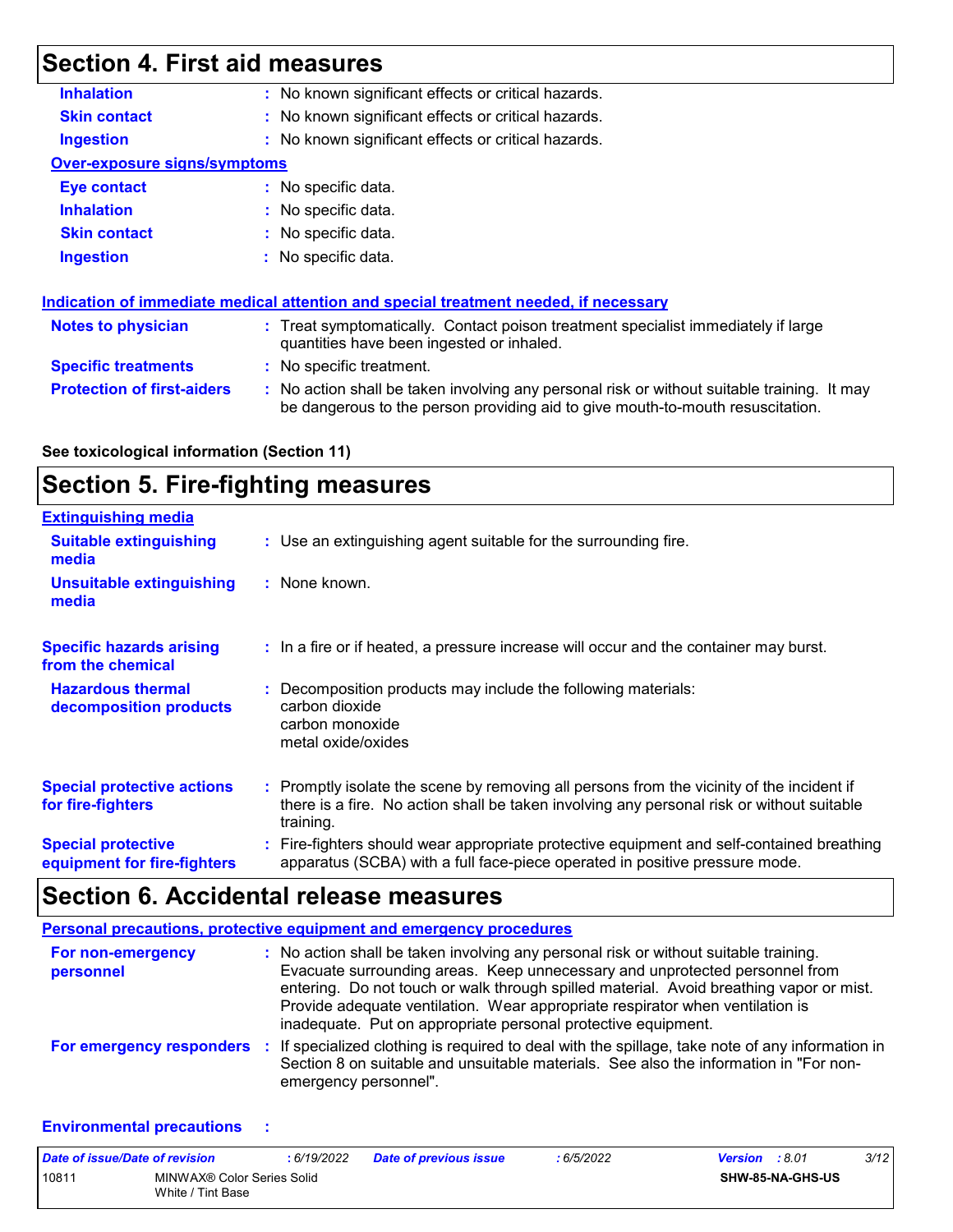### **Section 6. Accidental release measures**

Avoid dispersal of spilled material and runoff and contact with soil, waterways, drains and sewers. Inform the relevant authorities if the product has caused environmental pollution (sewers, waterways, soil or air).

#### **Methods and materials for containment and cleaning up**

| <b>Small spill</b> | : Stop leak if without risk. Move containers from spill area. Dilute with water and mop up<br>if water-soluble. Alternatively, or if water-insoluble, absorb with an inert dry material and<br>place in an appropriate waste disposal container. Dispose of via a licensed waste<br>disposal contractor.                                                                                                                                                                                                                                                                                                                                                                                                     |
|--------------------|--------------------------------------------------------------------------------------------------------------------------------------------------------------------------------------------------------------------------------------------------------------------------------------------------------------------------------------------------------------------------------------------------------------------------------------------------------------------------------------------------------------------------------------------------------------------------------------------------------------------------------------------------------------------------------------------------------------|
| <b>Large spill</b> | : Stop leak if without risk. Move containers from spill area. Approach release from<br>upwind. Prevent entry into sewers, water courses, basements or confined areas. Wash<br>spillages into an effluent treatment plant or proceed as follows. Contain and collect<br>spillage with non-combustible, absorbent material e.g. sand, earth, vermiculite or<br>diatomaceous earth and place in container for disposal according to local regulations<br>(see Section 13). Dispose of via a licensed waste disposal contractor. Contaminated<br>absorbent material may pose the same hazard as the spilled product. Note: see<br>Section 1 for emergency contact information and Section 13 for waste disposal. |

# **Section 7. Handling and storage**

#### **Precautions for safe handling**

| <b>Protective measures</b>                                                       | : Put on appropriate personal protective equipment (see Section 8). Avoid exposure -<br>obtain special instructions before use. Do not handle until all safety precautions have<br>been read and understood. Do not get in eyes or on skin or clothing. Do not ingest.<br>Avoid breathing vapor or mist. If during normal use the material presents a respiratory<br>hazard, use only with adequate ventilation or wear appropriate respirator. Keep in the<br>original container or an approved alternative made from a compatible material, kept<br>tightly closed when not in use. Empty containers retain product residue and can be<br>hazardous. Do not reuse container. |
|----------------------------------------------------------------------------------|--------------------------------------------------------------------------------------------------------------------------------------------------------------------------------------------------------------------------------------------------------------------------------------------------------------------------------------------------------------------------------------------------------------------------------------------------------------------------------------------------------------------------------------------------------------------------------------------------------------------------------------------------------------------------------|
| <b>Advice on general</b><br>occupational hygiene                                 | : Eating, drinking and smoking should be prohibited in areas where this material is<br>handled, stored and processed. Workers should wash hands and face before eating,<br>drinking and smoking. Remove contaminated clothing and protective equipment before<br>entering eating areas. See also Section 8 for additional information on hygiene<br>measures.                                                                                                                                                                                                                                                                                                                  |
| <b>Conditions for safe storage,</b><br>including any<br><b>incompatibilities</b> | : Store in accordance with local regulations. Store in original container protected from<br>direct sunlight in a dry, cool and well-ventilated area, away from incompatible materials<br>(see Section 10) and food and drink. Store locked up. Keep container tightly closed<br>and sealed until ready for use. Containers that have been opened must be carefully<br>resealed and kept upright to prevent leakage. Do not store in unlabeled containers.<br>Use appropriate containment to avoid environmental contamination. See Section 10 for<br>incompatible materials before handling or use.                                                                            |

# **Section 8. Exposure controls/personal protection**

#### **Control parameters**

**Occupational exposure limits (OSHA United States)**

| <b>Ingredient name</b>          | CAS#          | <b>Exposure limits</b>                                                   |
|---------------------------------|---------------|--------------------------------------------------------------------------|
| <b>Titanium Dioxide</b>         | 13463-67-7    | ACGIH TLV (United States, 1/2021).<br>TWA: 10 mg/m <sup>3</sup> 8 hours. |
|                                 |               | OSHA PEL (United States, 5/2018).                                        |
|                                 |               | TWA: 15 mg/m <sup>3</sup> 8 hours. Form: Total dust                      |
| Propylene Glycol                | $57 - 55 - 6$ | OARS WEEL (United States, 1/2021).<br>TWA: 10 mg/m <sup>3</sup> 8 hours. |
| Nonylphenoxypoly(ethoxy)ethanol | 9016-45-9     | None.                                                                    |

| Date of issue/Date of revision |                                                 | : 6/19/2022 | <b>Date of previous issue</b> | : 6/5/2022 | <b>Version</b> : 8.01 |                         | 4/12 |
|--------------------------------|-------------------------------------------------|-------------|-------------------------------|------------|-----------------------|-------------------------|------|
| 10811                          | MINWAX® Color Series Solid<br>White / Tint Base |             |                               |            |                       | <b>SHW-85-NA-GHS-US</b> |      |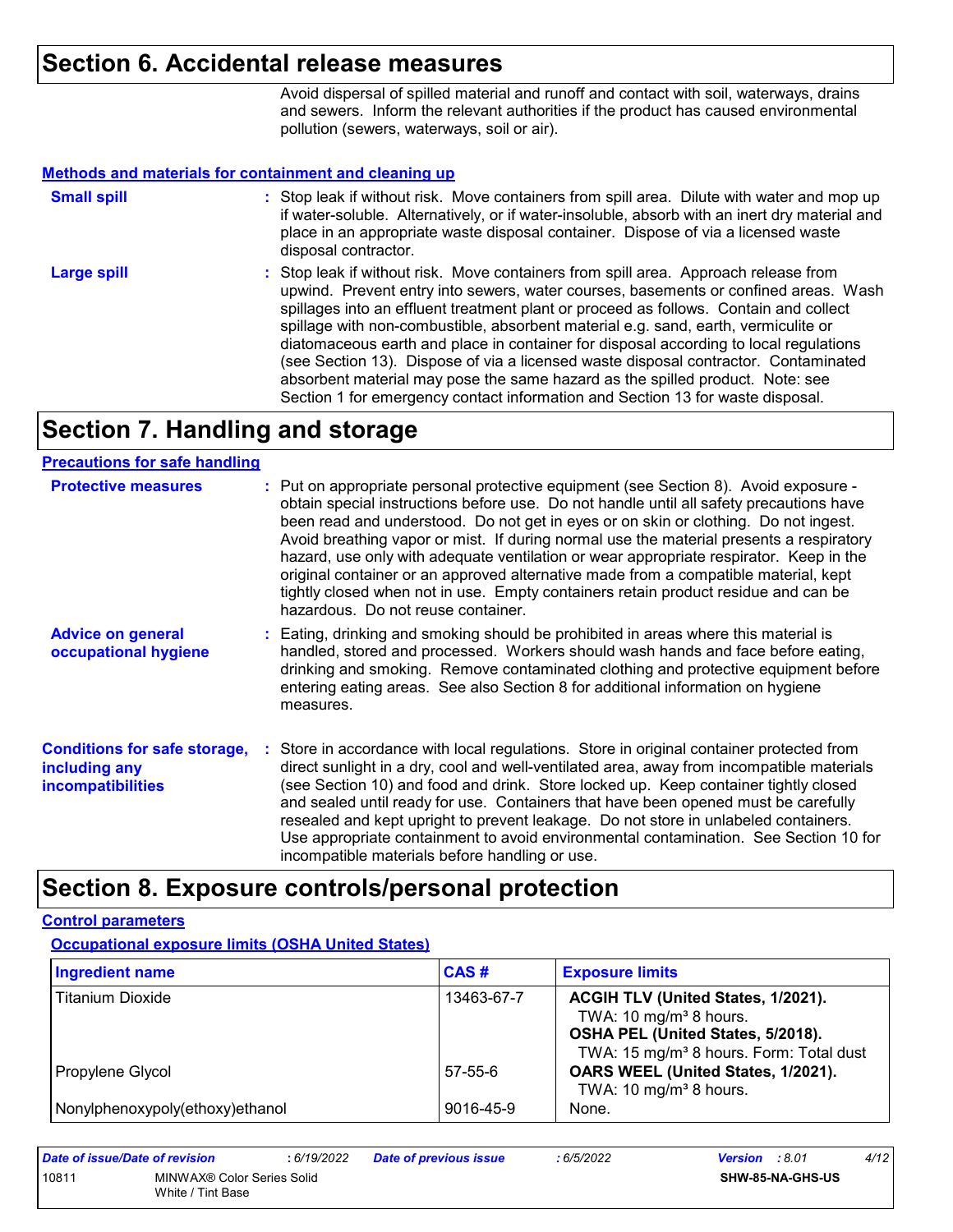# **Section 8. Exposure controls/personal protection**

### **Occupational exposure limits (Canada)**

| <b>Ingredient name</b> | CAS#       | <b>Exposure limits</b>                                                                                                                                                                                                                                                                                                                                                                                                                                                                                                                                                                                       |
|------------------------|------------|--------------------------------------------------------------------------------------------------------------------------------------------------------------------------------------------------------------------------------------------------------------------------------------------------------------------------------------------------------------------------------------------------------------------------------------------------------------------------------------------------------------------------------------------------------------------------------------------------------------|
| Titanium dioxide       | 13463-67-7 | <b>CA British Columbia Provincial (Canada,</b><br>$6/2021$ ).<br>TWA: 10 mg/m <sup>3</sup> 8 hours. Form: Total dust<br>TWA: 3 mg/m <sup>3</sup> 8 hours. Form: respirable<br>fraction<br>CA Quebec Provincial (Canada, 6/2021).<br>TWAEV: 10 mg/m <sup>3</sup> 8 hours. Form: Total dust.<br>CA Alberta Provincial (Canada, 6/2018).<br>8 hrs OEL: 10 mg/m <sup>3</sup> 8 hours.<br>CA Ontario Provincial (Canada, 6/2019).<br>TWA: 10 mg/m <sup>3</sup> 8 hours.<br><b>CA Saskatchewan Provincial (Canada,</b><br>7/2013).<br>STEL: 20 mg/m <sup>3</sup> 15 minutes.<br>TWA: 10 mg/m <sup>3</sup> 8 hours. |

#### **Occupational exposure limits (Mexico)**

|       | CAS# | <b>Exposure limits</b> |
|-------|------|------------------------|
| None. |      |                        |

| <b>Appropriate engineering</b><br><b>controls</b> | : If user operations generate dust, fumes, gas, vapor or mist, use process enclosures,<br>local exhaust ventilation or other engineering controls to keep worker exposure to<br>airborne contaminants below any recommended or statutory limits.                                                                                                                                                                                                                                                                                                                                                                     |
|---------------------------------------------------|----------------------------------------------------------------------------------------------------------------------------------------------------------------------------------------------------------------------------------------------------------------------------------------------------------------------------------------------------------------------------------------------------------------------------------------------------------------------------------------------------------------------------------------------------------------------------------------------------------------------|
| <b>Environmental exposure</b><br><b>controls</b>  | Emissions from ventilation or work process equipment should be checked to ensure<br>they comply with the requirements of environmental protection legislation. In some<br>cases, fume scrubbers, filters or engineering modifications to the process equipment<br>will be necessary to reduce emissions to acceptable levels.                                                                                                                                                                                                                                                                                        |
| <b>Individual protection measures</b>             |                                                                                                                                                                                                                                                                                                                                                                                                                                                                                                                                                                                                                      |
| <b>Hygiene measures</b>                           | : Wash hands, forearms and face thoroughly after handling chemical products, before<br>eating, smoking and using the lavatory and at the end of the working period.<br>Appropriate techniques should be used to remove potentially contaminated clothing.<br>Wash contaminated clothing before reusing. Ensure that eyewash stations and safety<br>showers are close to the workstation location.                                                                                                                                                                                                                    |
| <b>Eye/face protection</b>                        | : Safety eyewear complying with an approved standard should be used when a risk<br>assessment indicates this is necessary to avoid exposure to liquid splashes, mists,<br>gases or dusts. If contact is possible, the following protection should be worn, unless<br>the assessment indicates a higher degree of protection: safety glasses with side-<br>shields.                                                                                                                                                                                                                                                   |
| <b>Skin protection</b>                            |                                                                                                                                                                                                                                                                                                                                                                                                                                                                                                                                                                                                                      |
| <b>Hand protection</b>                            | Chemical-resistant, impervious gloves complying with an approved standard should be<br>worn at all times when handling chemical products if a risk assessment indicates this is<br>necessary. Considering the parameters specified by the glove manufacturer, check<br>during use that the gloves are still retaining their protective properties. It should be<br>noted that the time to breakthrough for any glove material may be different for different<br>glove manufacturers. In the case of mixtures, consisting of several substances, the<br>protection time of the gloves cannot be accurately estimated. |
| <b>Body protection</b>                            | Personal protective equipment for the body should be selected based on the task being<br>performed and the risks involved and should be approved by a specialist before<br>handling this product.                                                                                                                                                                                                                                                                                                                                                                                                                    |

| Date of issue/Date of revision |                            | : 6/19/2022 | <b>Date of previous issue</b> | : 6/5/2022 | <b>Version</b> : 8.01 |                         | 5/12 |
|--------------------------------|----------------------------|-------------|-------------------------------|------------|-----------------------|-------------------------|------|
| 10811                          | MINWAX® Color Series Solid |             |                               |            |                       | <b>SHW-85-NA-GHS-US</b> |      |
|                                | White / Tint Base          |             |                               |            |                       |                         |      |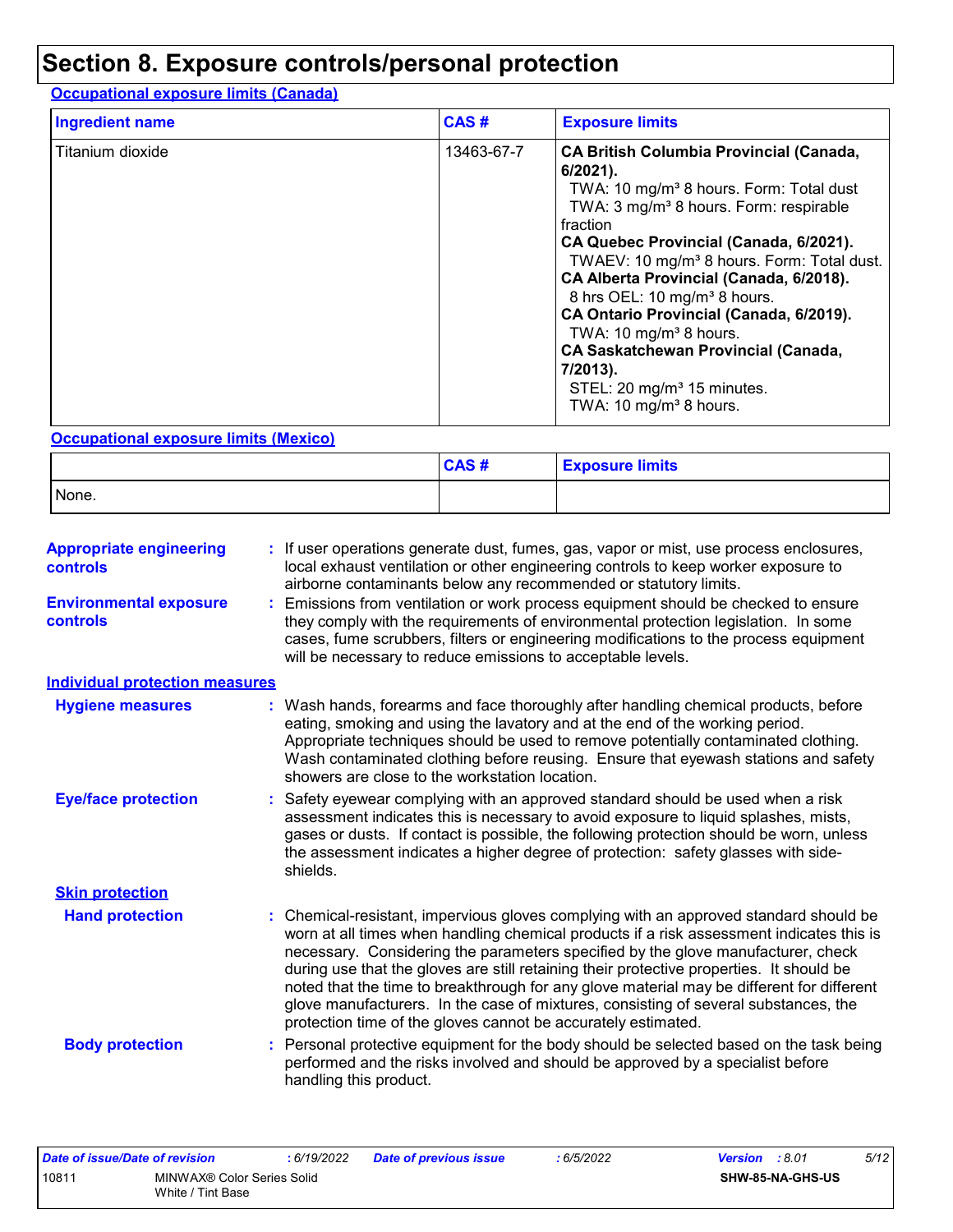# **Section 8. Exposure controls/personal protection**

| <b>Other skin protection</b>  | : Appropriate footwear and any additional skin protection measures should be selected<br>based on the task being performed and the risks involved and should be approved by a<br>specialist before handling this product.                                                           |
|-------------------------------|-------------------------------------------------------------------------------------------------------------------------------------------------------------------------------------------------------------------------------------------------------------------------------------|
| <b>Respiratory protection</b> | : Based on the hazard and potential for exposure, select a respirator that meets the<br>appropriate standard or certification. Respirators must be used according to a<br>respiratory protection program to ensure proper fitting, training, and other important<br>aspects of use. |

# **Section 9. Physical and chemical properties**

The conditions of measurement of all properties are at standard temperature and pressure unless otherwise indicated.

#### **Appearance**

| <b>Physical state</b>                                             |    | $:$ Liquid.                                                    |
|-------------------------------------------------------------------|----|----------------------------------------------------------------|
| <b>Color</b>                                                      |    | Not available.                                                 |
| Odor                                                              |    | Not available.                                                 |
| <b>Odor threshold</b>                                             |    | Not available.                                                 |
| pH                                                                |    | :8.9                                                           |
| <b>Melting point/freezing point</b>                               |    | : Not available.                                               |
| <b>Boiling point, initial boiling</b><br>point, and boiling range |    | : $100^{\circ}$ C (212 $^{\circ}$ F)                           |
| <b>Flash point</b>                                                | ÷. | Closed cup: Not applicable.                                    |
| <b>Evaporation rate</b>                                           |    | $0.09$ (butyl acetate = 1)                                     |
| <b>Flammability</b>                                               |    | Not available.                                                 |
| Lower and upper explosion<br>limit/flammability limit             |    | $:$ Lower: 2.6%<br>Upper: 12.5%                                |
| <b>Vapor pressure</b>                                             |    | : $2.3$ kPa (17.5 mm Hg)                                       |
| <b>Relative vapor density</b>                                     |    | : 1 [Air = 1]                                                  |
| <b>Relative density</b>                                           |    | : 1.2                                                          |
| <b>Solubility</b>                                                 |    | : Not available.                                               |
| <b>Partition coefficient: n-</b><br>octanol/water                 |    | : Not applicable.                                              |
| <b>Auto-ignition temperature</b>                                  |    | : Not available.                                               |
| <b>Decomposition temperature</b>                                  |    | : Not available.                                               |
| <b>Viscosity</b>                                                  |    | Kinematic (40°C (104°F)): >20.5 mm <sup>2</sup> /s (>20.5 cSt) |
| <b>Molecular weight</b>                                           |    | Not applicable.                                                |
| <b>Aerosol product</b>                                            |    |                                                                |
| <b>Heat of combustion</b>                                         |    | : $2.7$ kJ/g                                                   |

# **Section 10. Stability and reactivity**

| <b>Reactivity</b>                                   | : No specific test data related to reactivity available for this product or its ingredients. |
|-----------------------------------------------------|----------------------------------------------------------------------------------------------|
| <b>Chemical stability</b>                           | : The product is stable.                                                                     |
| <b>Possibility of hazardous</b><br><b>reactions</b> | : Under normal conditions of storage and use, hazardous reactions will not occur.            |
| <b>Conditions to avoid</b>                          | : No specific data.                                                                          |

| Date of issue/Date of revision |                                                 | 6/19/2022 | <b>Date of previous issue</b> | 6/5/2022 | :8.01<br>Version        | 6/12 |
|--------------------------------|-------------------------------------------------|-----------|-------------------------------|----------|-------------------------|------|
| 1081'                          | MINWAX® Color Series Solid<br>White / Tint Base |           |                               |          | <b>SHW-85-NA-GHS-US</b> |      |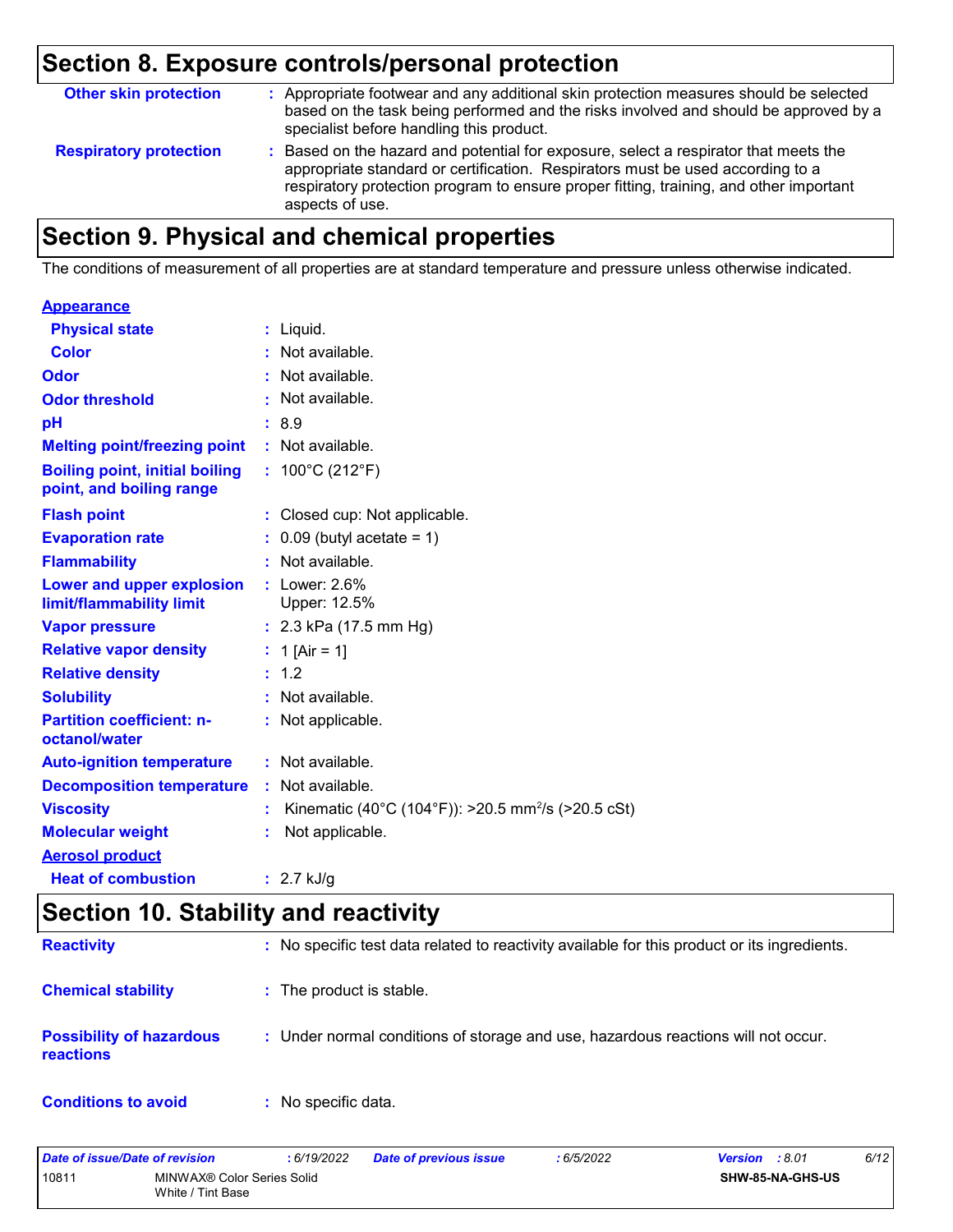# **Section 10. Stability and reactivity**

**Incompatible materials :**

: No specific data.

#### **Hazardous decomposition products**

Under normal conditions of storage and use, hazardous decomposition products should **:** not be produced.

# **Section 11. Toxicological information**

#### **Information on toxicological effects**

#### **Acute toxicity**

| <b>Product/ingredient name</b> | Result       | <b>Species</b> | <b>Dose</b> | <b>Exposure</b> |
|--------------------------------|--------------|----------------|-------------|-----------------|
| Propylene Glycol               | ILD50 Dermal | Rabbit         | 20800 mg/kg |                 |
|                                | ILD50 Oral   | Rat            | 20 g/kg     |                 |

#### **Irritation/Corrosion**

| <b>Product/ingredient name</b> | <b>Result</b>            | <b>Species</b> | <b>Score</b> | <b>Exposure</b>    | <b>Observation</b>       |
|--------------------------------|--------------------------|----------------|--------------|--------------------|--------------------------|
| <b>Titanium Dioxide</b>        | Skin - Mild irritant     | Human          |              | 72 hours 300       | -                        |
|                                |                          |                |              | ug l               |                          |
| Propylene Glycol               | Eyes - Mild irritant     | Rabbit         |              | 24 hours 500       | $\overline{a}$           |
|                                |                          |                |              | mg                 |                          |
|                                | Eyes - Mild irritant     | Rabbit         |              | $100 \text{ mg}$   |                          |
|                                | Skin - Moderate irritant | Child          |              | 96 hours 30        |                          |
|                                |                          |                |              | % C                |                          |
|                                | Skin - Mild irritant     | Human          |              | 168 hours          | $\overline{\phantom{a}}$ |
|                                |                          |                |              | 500 mg             |                          |
|                                | Skin - Moderate irritant | Human          |              | 72 hours 104       |                          |
|                                |                          |                |              | mg I               |                          |
|                                | Skin - Mild irritant     | Woman          |              | 96 hours 30        | $\overline{\phantom{a}}$ |
|                                |                          |                |              | $\%$               |                          |
| Nonylphenoxypoly(ethoxy)       | Eyes - Severe irritant   | Guinea pig     |              | $20 \,\mathrm{mg}$ |                          |
| ethanol                        |                          |                |              |                    |                          |
|                                | Eyes - Severe irritant   | Mouse          |              | $20 \,\mathrm{mg}$ |                          |
|                                | Eyes - Severe irritant   | Rabbit         |              | $20 \, mg$         |                          |
|                                | Skin - Mild irritant     | Human          |              | 72 hours 15        | ۰                        |
|                                |                          |                |              | mg I               |                          |
|                                | Skin - Mild irritant     | Rabbit         |              | 500 mg             | $\overline{\phantom{a}}$ |

#### **Sensitization**

Not available.

#### **Mutagenicity**

Not available.

#### **Carcinogenicity**

Not available.

#### **Classification**

| <b>Product/ingredient name</b> | <b>OSHA</b> | <b>IARC</b> | <b>NTP</b> |
|--------------------------------|-------------|-------------|------------|
| Titanium Dioxide               |             | םר<br>∠∟    |            |

#### **Reproductive toxicity**

Not available.

#### **Teratogenicity**

Not available.

#### **Specific target organ toxicity (single exposure)**

| Date of issue/Date of rev |  |  |   |  |
|---------------------------|--|--|---|--|
| $1 - 1$                   |  |  | . |  |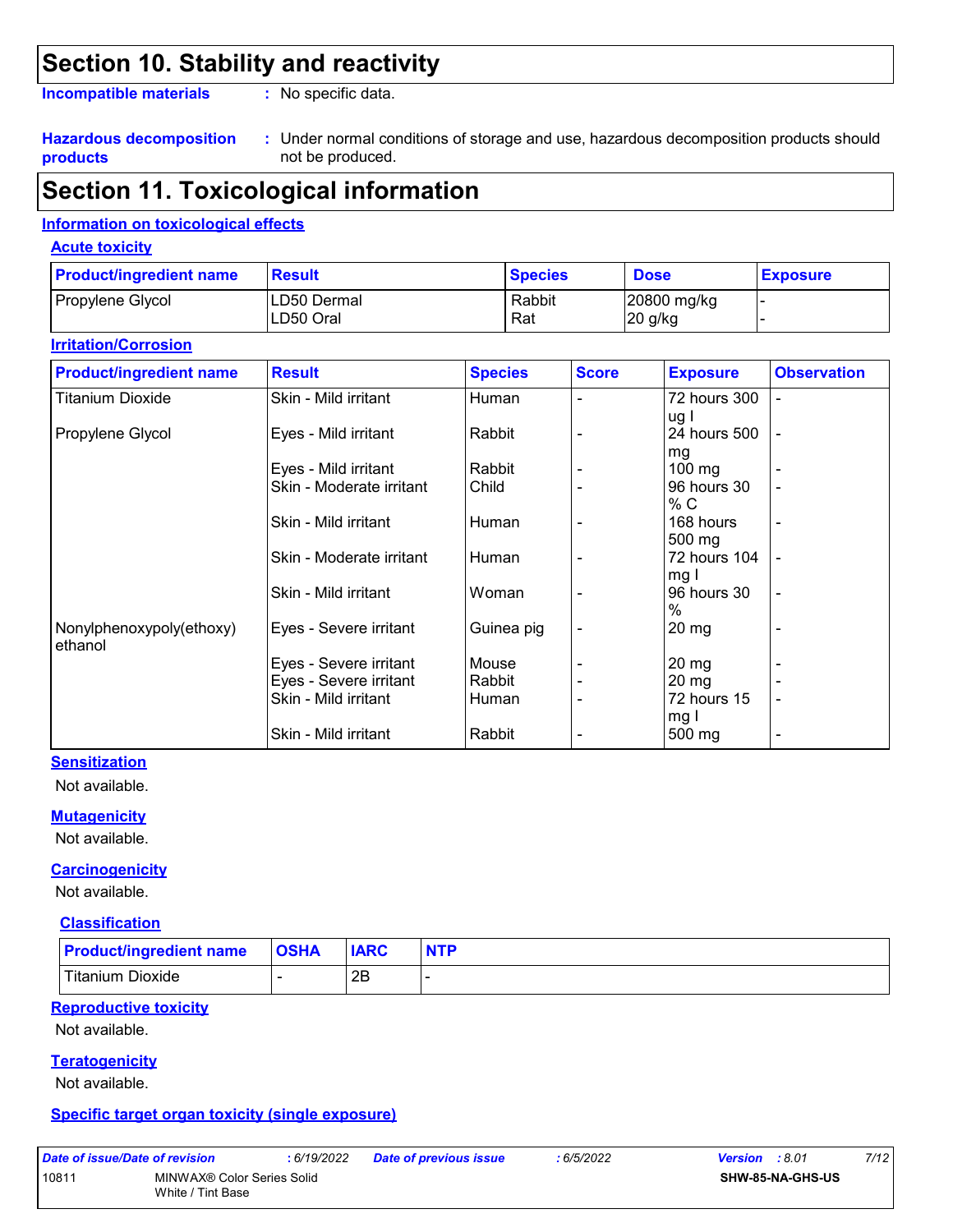# **Section 11. Toxicological information**

Not available.

#### **Specific target organ toxicity (repeated exposure)**

Not available.

#### **Aspiration hazard**

Not available.

| Information on the likely<br>routes of exposure | : Not available.                                    |  |
|-------------------------------------------------|-----------------------------------------------------|--|
| <b>Potential acute health effects</b>           |                                                     |  |
| <b>Eye contact</b>                              | : No known significant effects or critical hazards. |  |
| <b>Inhalation</b>                               | : No known significant effects or critical hazards. |  |
| <b>Skin contact</b>                             | : No known significant effects or critical hazards. |  |
| <b>Ingestion</b>                                | : No known significant effects or critical hazards. |  |

|                     | Symptoms related to the physical, chemical and toxicological characteristics |
|---------------------|------------------------------------------------------------------------------|
| Eye contact         | : No specific data.                                                          |
| <b>Inhalation</b>   | : No specific data.                                                          |
| <b>Skin contact</b> | : No specific data.                                                          |
| <b>Ingestion</b>    | : No specific data.                                                          |

|                                                   | Delayed and immediate effects and also chronic effects from short and long term exposure    |
|---------------------------------------------------|---------------------------------------------------------------------------------------------|
| <b>Short term exposure</b>                        |                                                                                             |
| <b>Potential immediate</b><br>effects             | : Not available.                                                                            |
| <b>Potential delayed effects</b>                  | : Not available.                                                                            |
| <b>Long term exposure</b>                         |                                                                                             |
| <b>Potential immediate</b><br>effects             | : Not available.                                                                            |
| <b>Potential delayed effects : Not available.</b> |                                                                                             |
| <b>Potential chronic health effects</b>           |                                                                                             |
| Not available.                                    |                                                                                             |
| <b>General</b>                                    | : No known significant effects or critical hazards.                                         |
| <b>Carcinogenicity</b>                            | : Suspected of causing cancer. Risk of cancer depends on duration and level of<br>exposure. |
| <b>Mutagenicity</b>                               | : No known significant effects or critical hazards.                                         |
| <b>Teratogenicity</b>                             | : No known significant effects or critical hazards.                                         |
| <b>Developmental effects</b>                      | : No known significant effects or critical hazards.                                         |
| <b>Fertility effects</b>                          | : No known significant effects or critical hazards.                                         |

#### **Numerical measures of toxicity** Not available. **Acute toxicity estimates**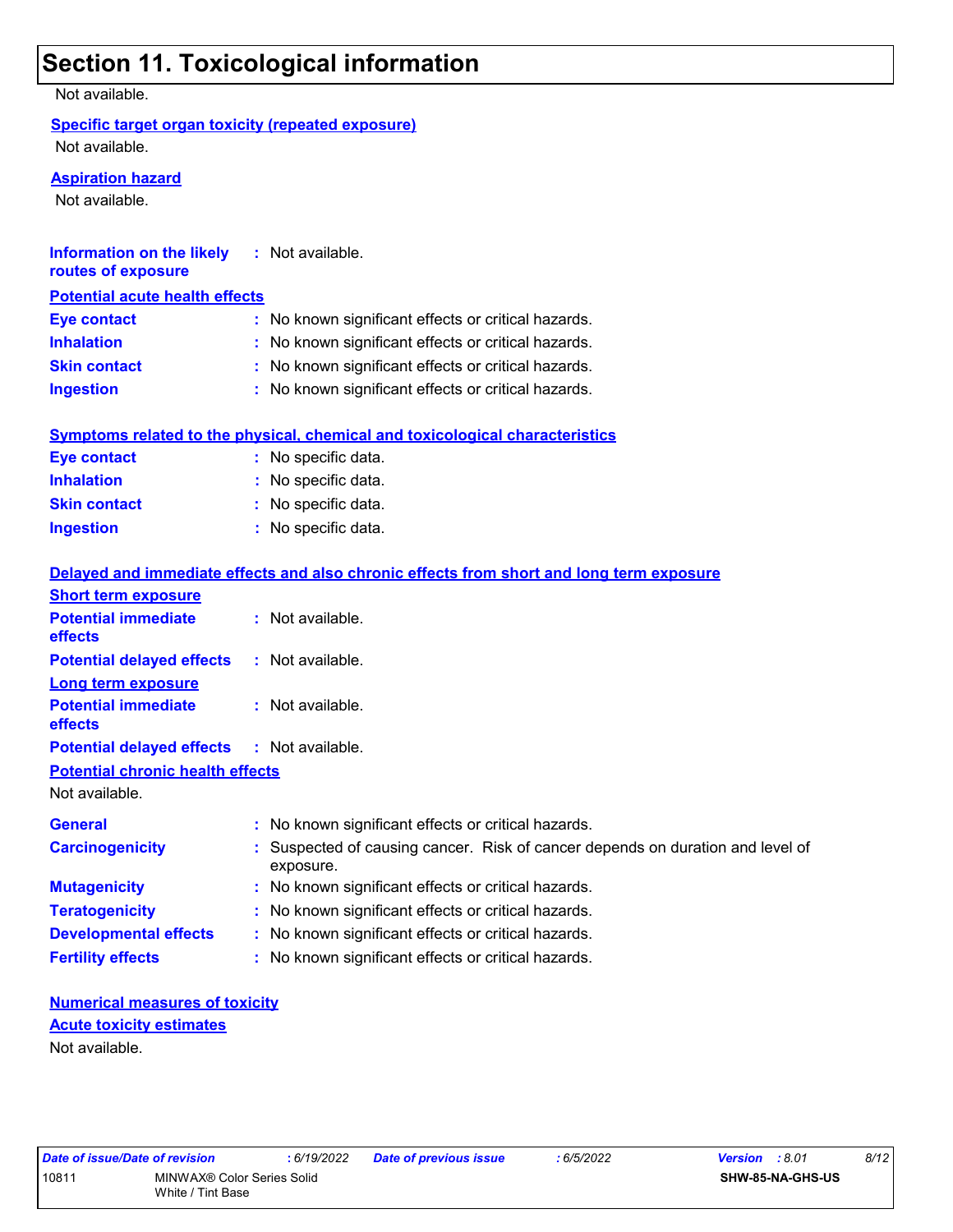# **Section 12. Ecological information**

| <b>Toxicity</b>                     |                                       |                                       |                 |
|-------------------------------------|---------------------------------------|---------------------------------------|-----------------|
| <b>Product/ingredient name</b>      | <b>Result</b>                         | <b>Species</b>                        | <b>Exposure</b> |
| <b>Titanium Dioxide</b>             | Acute LC50 >1000000 µg/l Marine water | l Fish - Fundulus heteroclitus        | 96 hours        |
| Propylene Glycol                    | Acute EC50 >110 ppm Fresh water       | Daphnia - Daphnia magna               | 48 hours        |
|                                     | Acute LC50 1020000 µg/l Fresh water   | Crustaceans - Ceriodaphnia<br>dubia   | 48 hours        |
|                                     | Acute LC50 710000 µg/l Fresh water    | Fish - Pimephales promelas            | 96 hours        |
| Nonylphenoxypoly(ethoxy)<br>ethanol | Acute LC50 1.23 mg/l Marine water     | Crustaceans - Americamysis<br>l bahia | 48 hours        |
|                                     | Acute LC50 0.148 mg/l Fresh water     | Daphnia - Daphnia magna -<br>Neonate  | 48 hours        |
|                                     | Acute LC50 1300 µg/l Fresh water      | Fish - Lepomis macrochirus            | 96 hours        |
|                                     | Chronic NOEC 35 µg/l Fresh water      | Fish - Oryzias latipes - Fry          | $100$ days      |

#### **Persistence and degradability**

| <b>Product/ingredient name</b> | <b>Aquatic half-life</b> | <b>Photolysis</b> | Biodegradability |
|--------------------------------|--------------------------|-------------------|------------------|
| Propylene Glycol               |                          |                   | Readily          |

#### **Bioaccumulative potential**

Not available.

#### **Mobility in soil**

**Soil/water partition coefficient (KOC) :** Not available.

**Other adverse effects** : No known significant effects or critical hazards.

# **Section 13. Disposal considerations**

The generation of waste should be avoided or minimized wherever possible. Disposal of this product, solutions and any by-products should at all times comply with the requirements of environmental protection and waste disposal legislation and any regional local authority requirements. Dispose of surplus and non-recyclable products via a licensed waste disposal contractor. Waste should not be disposed of untreated to the sewer unless fully compliant with the requirements of all authorities with jurisdiction. Waste packaging should be recycled. Incineration or landfill should only be considered when recycling is not feasible. This material and its container must be disposed of in a safe way. Care should be taken when handling emptied containers that have not been cleaned or rinsed out. Empty containers or liners may retain some product residues. Avoid dispersal of spilled material and runoff and contact with soil, waterways, drains and sewers. **Disposal methods :**

# **Section 14. Transport information**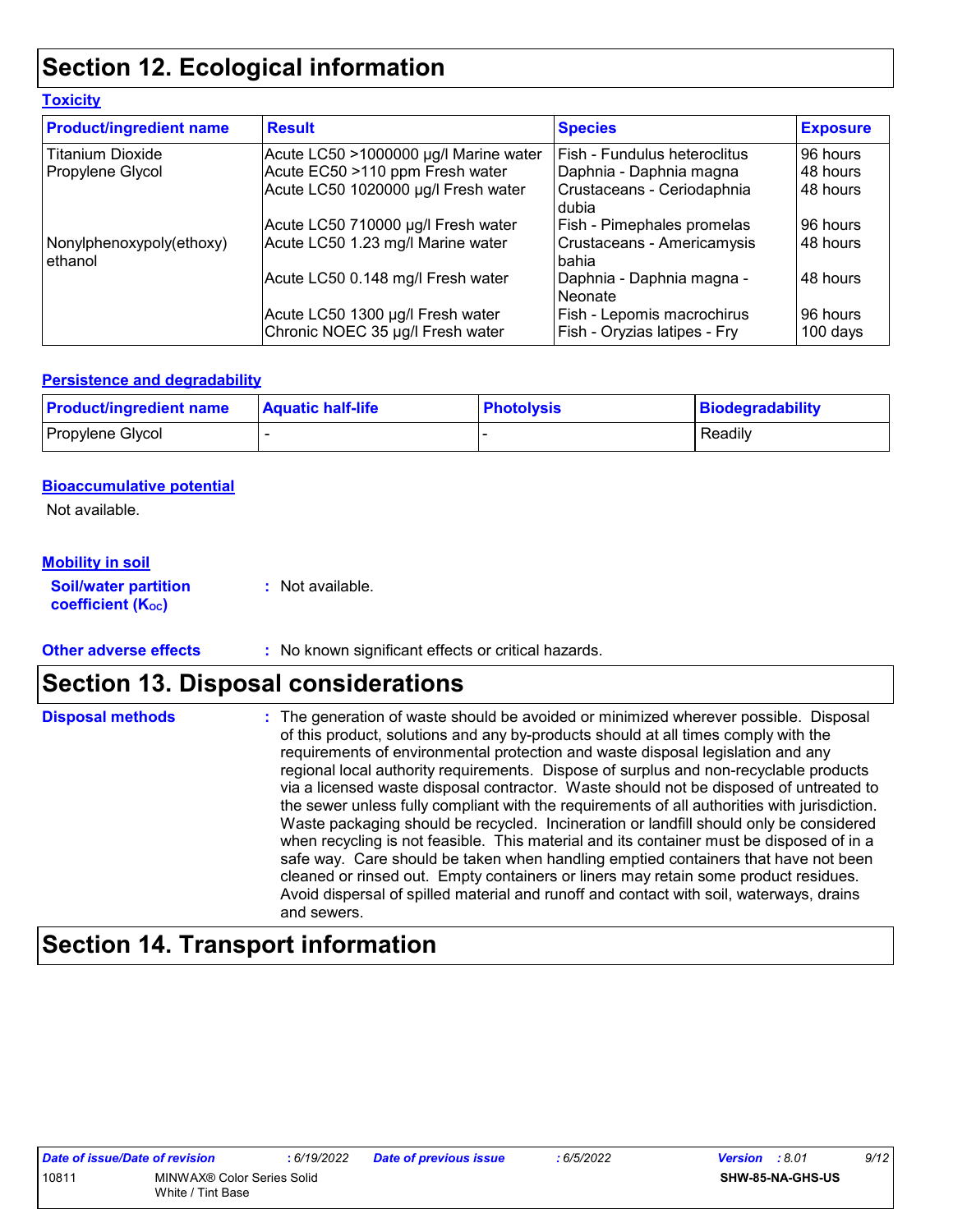### **Section 14. Transport information**

|                                         | <b>DOT</b><br><b>Classification</b> | <b>TDG</b><br><b>Classification</b>                            | <b>Mexico</b><br><b>Classification</b> | <b>IATA</b>                                                                                                                                                                                                                                                                                                                                                                                                                                                                                                                                                                                                       | <b>IMDG</b>    |
|-----------------------------------------|-------------------------------------|----------------------------------------------------------------|----------------------------------------|-------------------------------------------------------------------------------------------------------------------------------------------------------------------------------------------------------------------------------------------------------------------------------------------------------------------------------------------------------------------------------------------------------------------------------------------------------------------------------------------------------------------------------------------------------------------------------------------------------------------|----------------|
| <b>UN number</b>                        | Not regulated.                      | Not regulated.                                                 | Not regulated.                         | Not regulated.                                                                                                                                                                                                                                                                                                                                                                                                                                                                                                                                                                                                    | Not regulated. |
| <b>UN proper</b><br>shipping name       |                                     | $\sim$                                                         |                                        |                                                                                                                                                                                                                                                                                                                                                                                                                                                                                                                                                                                                                   |                |
| <b>Transport</b><br>hazard class(es)    |                                     |                                                                |                                        |                                                                                                                                                                                                                                                                                                                                                                                                                                                                                                                                                                                                                   |                |
| <b>Packing group</b>                    | $\blacksquare$                      |                                                                |                                        |                                                                                                                                                                                                                                                                                                                                                                                                                                                                                                                                                                                                                   |                |
| <b>Environmental</b><br>hazards         | No.                                 | No.                                                            | No.                                    | No.                                                                                                                                                                                                                                                                                                                                                                                                                                                                                                                                                                                                               | No.            |
| <b>Additional</b><br><b>information</b> |                                     | $\blacksquare$                                                 |                                        |                                                                                                                                                                                                                                                                                                                                                                                                                                                                                                                                                                                                                   |                |
| <b>Special precautions for user :</b>   |                                     | substances and on all actions in case of emergency situations. |                                        | Multi-modal shipping descriptions are provided for informational purposes and do not<br>consider container sizes. The presence of a shipping description for a particular<br>mode of transport (sea, air, etc.), does not indicate that the product is packaged<br>suitably for that mode of transport. All packaging must be reviewed for suitability<br>prior to shipment, and compliance with the applicable regulations is the sole<br>responsibility of the person offering the product for transport. People loading and<br>unloading dangerous goods must be trained on all of the risks deriving from the |                |

: Not available. **Proper shipping name :**

### **Section 15. Regulatory information**

**TSCA 5(a)2 proposed significant new use rules**: Nonylphenoxypoly(ethoxy)ethanol; 2-Methyl-4-isothiazolin-3-one; 5-Chloro-2-methylisothiazolinone

#### **SARA 313**

SARA 313 (40 CFR 372.45) supplier notification can be found on the Environmental Data Sheet.

#### **California Prop. 65**

WARNING: This product contains chemicals known to the State of California to cause cancer and birth defects or other reproductive harm.

#### **International regulations**

| <b>International lists</b> | : Australia inventory (AIIC): Not determined.                |
|----------------------------|--------------------------------------------------------------|
|                            | China inventory (IECSC): Not determined.                     |
|                            | <b>Japan inventory (CSCL): Not determined.</b>               |
|                            | Japan inventory (ISHL): Not determined.                      |
|                            | Korea inventory (KECI): Not determined.                      |
|                            | New Zealand Inventory of Chemicals (NZIoC): Not determined.  |
|                            | Philippines inventory (PICCS): Not determined.               |
|                            | Taiwan Chemical Substances Inventory (TCSI): Not determined. |

| Date of issue/Date of revision |                                                 | : 6/19/2022 | <b>Date of previous issue</b> | : 6/5/2022 | <b>Version</b> : 8.01 |                         | 10/12 |
|--------------------------------|-------------------------------------------------|-------------|-------------------------------|------------|-----------------------|-------------------------|-------|
| 10811                          | MINWAX® Color Series Solid<br>White / Tint Base |             |                               |            |                       | <b>SHW-85-NA-GHS-US</b> |       |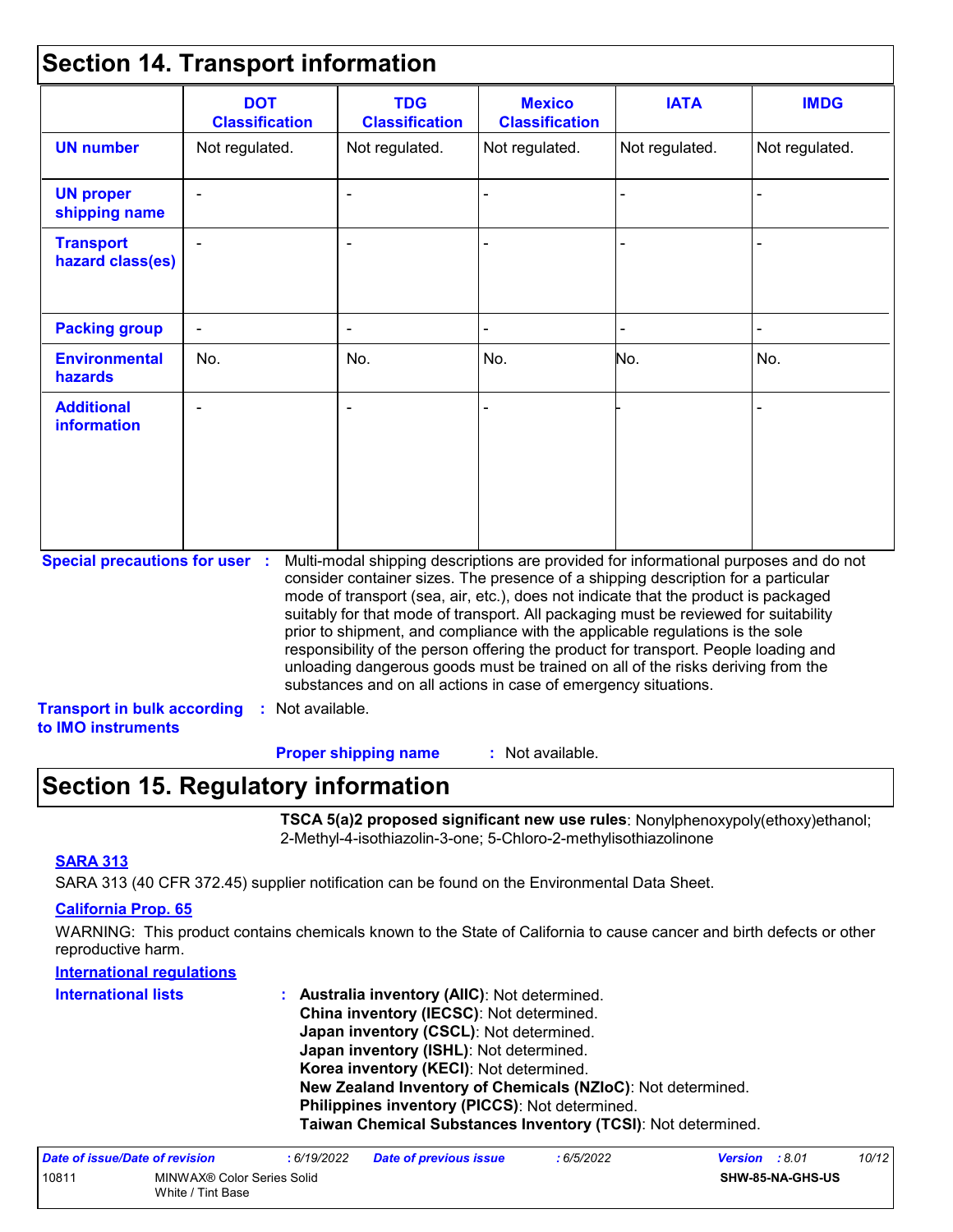### **Section 15. Regulatory information**

**Thailand inventory**: Not determined. **Turkey inventory**: Not determined. **Vietnam inventory**: Not determined.

### **Section 16. Other information**

#### **Hazardous Material Information System (U.S.A.)**



**The customer is responsible for determining the PPE code for this material. For more information on HMIS® Personal Protective Equipment (PPE) codes, consult the HMIS® Implementation Manual.**

**Caution: HMIS® ratings are based on a 0-4 rating scale, with 0 representing minimal hazards or risks, and 4 representing significant hazards or risks. Although HMIS® ratings and the associated label are not required on SDSs or products leaving a facility under 29 CFR 1910.1200, the preparer may choose to provide them. HMIS® ratings are to be used with a fully implemented HMIS® program. HMIS® is a registered trademark and service mark of the American Coatings Association, Inc.**

**Procedure used to derive the classification**

|                                     | <b>Classification</b>                                                                                                                                                                                                                                                                                                                                                                                                                                                                                                                                                                                               | <b>Justification</b> |
|-------------------------------------|---------------------------------------------------------------------------------------------------------------------------------------------------------------------------------------------------------------------------------------------------------------------------------------------------------------------------------------------------------------------------------------------------------------------------------------------------------------------------------------------------------------------------------------------------------------------------------------------------------------------|----------------------|
| <b>CARCINOGENICITY - Category 2</b> |                                                                                                                                                                                                                                                                                                                                                                                                                                                                                                                                                                                                                     | Calculation method   |
| <b>History</b>                      |                                                                                                                                                                                                                                                                                                                                                                                                                                                                                                                                                                                                                     |                      |
| Date of printing                    | : 6/19/2022                                                                                                                                                                                                                                                                                                                                                                                                                                                                                                                                                                                                         |                      |
| Date of issue/Date of<br>revision   | : 6/19/2022                                                                                                                                                                                                                                                                                                                                                                                                                                                                                                                                                                                                         |                      |
| Date of previous issue              | : 6/5/2022                                                                                                                                                                                                                                                                                                                                                                                                                                                                                                                                                                                                          |                      |
| <b>Version</b>                      | : 8.01                                                                                                                                                                                                                                                                                                                                                                                                                                                                                                                                                                                                              |                      |
| <b>Key to abbreviations</b>         | $:$ ATE = Acute Toxicity Estimate<br><b>BCF</b> = Bioconcentration Factor<br>GHS = Globally Harmonized System of Classification and Labelling of Chemicals<br>IATA = International Air Transport Association<br>IBC = Intermediate Bulk Container<br><b>IMDG = International Maritime Dangerous Goods</b><br>LogPow = logarithm of the octanol/water partition coefficient<br>MARPOL = International Convention for the Prevention of Pollution From Ships, 1973<br>as modified by the Protocol of 1978. ("Marpol" = marine pollution)<br>$N/A = Not available$<br>SGG = Segregation Group<br>$UN = United Nations$ |                      |

**Indicates information that has changed from previously issued version.**

#### **Notice to reader**

**It is recommended that each customer or recipient of this Safety Data Sheet (SDS) study it carefully and consult resources, as necessary or appropriate, to become aware of and understand the data contained in this SDS and any hazards associated with the product. This information is provided in good faith and believed to be accurate as of the effective date herein. However, no warranty, express or implied, is given. The information presented here applies only to the product as shipped. The addition of any material can change the composition, hazards and risks of the product. Products shall not be repackaged, modified, or tinted except as specifically instructed by the manufacturer, including but not limited to the incorporation of products not specified by the manufacturer, or the use or addition of products in proportions not specified by the manufacturer. Regulatory requirements are subject to change and may differ between various locations and jurisdictions. The customer/buyer/user is responsible to ensure that his activities comply with all country, federal, state, provincial or local laws. The** 

| Date of issue/Date of revision |                                                 | :6/19/2022 | <b>Date of previous issue</b> | : 6/5/2022 | <b>Version</b> : 8.01 |                  | 11/12 |
|--------------------------------|-------------------------------------------------|------------|-------------------------------|------------|-----------------------|------------------|-------|
| 10811                          | MINWAX® Color Series Solid<br>White / Tint Base |            |                               |            |                       | SHW-85-NA-GHS-US |       |